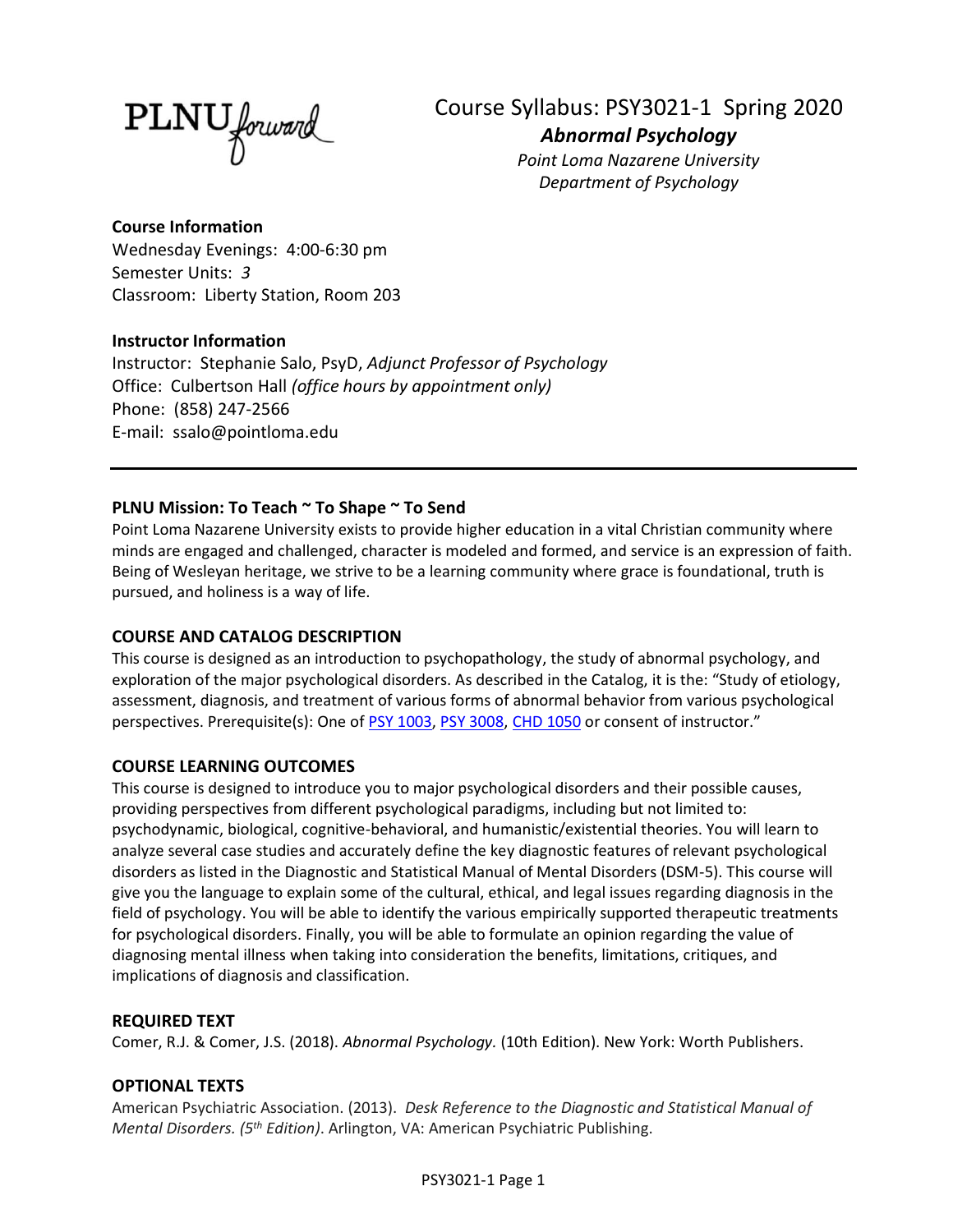# **(OPTIONAL TEXTS CONTINUED)**

American Psychiatric Association (2014). *DSM-5 Clinical Cases.* Arlington, VA: American Psychiatric Publishing.

## **COURSE DESIGN**

A combination of lecture, discussion, and case studies will be used to clarify concepts and apply topics to life concerns and enhance learning. You will be evaluated based on your engagement, knowledge, and ability to apply the material to simulated scenarios and patient-presenting concerns. Lectures will highlight selected topics from the required readings as well as to supplement this material with examples and recent developments in the field. *Students are responsible for all assigned readings, whether or not discussed in class.* Most readings will come from the textbook, *Abnormal Psychology.*

## **ASSESSMENT AND GRADING**

| <b>Assignment by Points:</b>                                        | <b>Grading scale:</b>                                                                                                                                                                                       |
|---------------------------------------------------------------------|-------------------------------------------------------------------------------------------------------------------------------------------------------------------------------------------------------------|
| $\bullet$<br>• Critical Response Paper50<br>• Character Analysis100 | $A = 94 - 100\%$<br>$C = 74 - 76%$<br>$A = 90-93%$<br>$C = 70 - 73%$<br>$B+= 87 - 89%$<br>$D+= 67-69%$<br>$B = 84 - 86%$<br>$D = 64-66%$<br>$B - 80 - 83%$<br>$D - 60 - 63%$<br>$C+= 77-79%$<br>$F = 0.59%$ |

### **COURSE REQUIREMENTS AND EVALUATION**

Homework assignments and reflections may require you to submit responses using Canvas. For more information, see the Canvas Guides: <https://community.canvaslms.com/community/answers/guides>

**A.** *Reading Quizzes* Students are expected to read the assigned texts before class. For most non-exam weeks there will be a 10-point multiple-choice/short answer online quiz due before class.

**B.** *Critical Response and Case Studies* There will be one 50-point response paper due requiring 1-2 paragraphs in response each to several prompts about assigned readings. There will also be six 20 point case studies to enhance your knowledge of specific disorders. Descriptions of the response paper, case studies, and grading rubrics for all will be listed online. The paper is to be computer generated, 12 point font, single spaced, and referenced using APA style.

**C.** *Unit Exams* There will be a total of three examinations, including the Final. Exams 1-2 will each consist of 50 multiple choice questions and short answer questions. The final exam will be cumulative and consist of 100 multiple choice questions as well as multiple case study questions.

**D. Character Analysis**Written and oral presentation of an analysis and case study of a known character from a book, movie, or television series.

**E. Participation**In-class participation is required and figured into your final grade. This will vary from lecture responses, group discussions, and other forms of regular participation. For your benefit, the benefit of your classmates, group discussions, and for enjoyment of the course, please participate!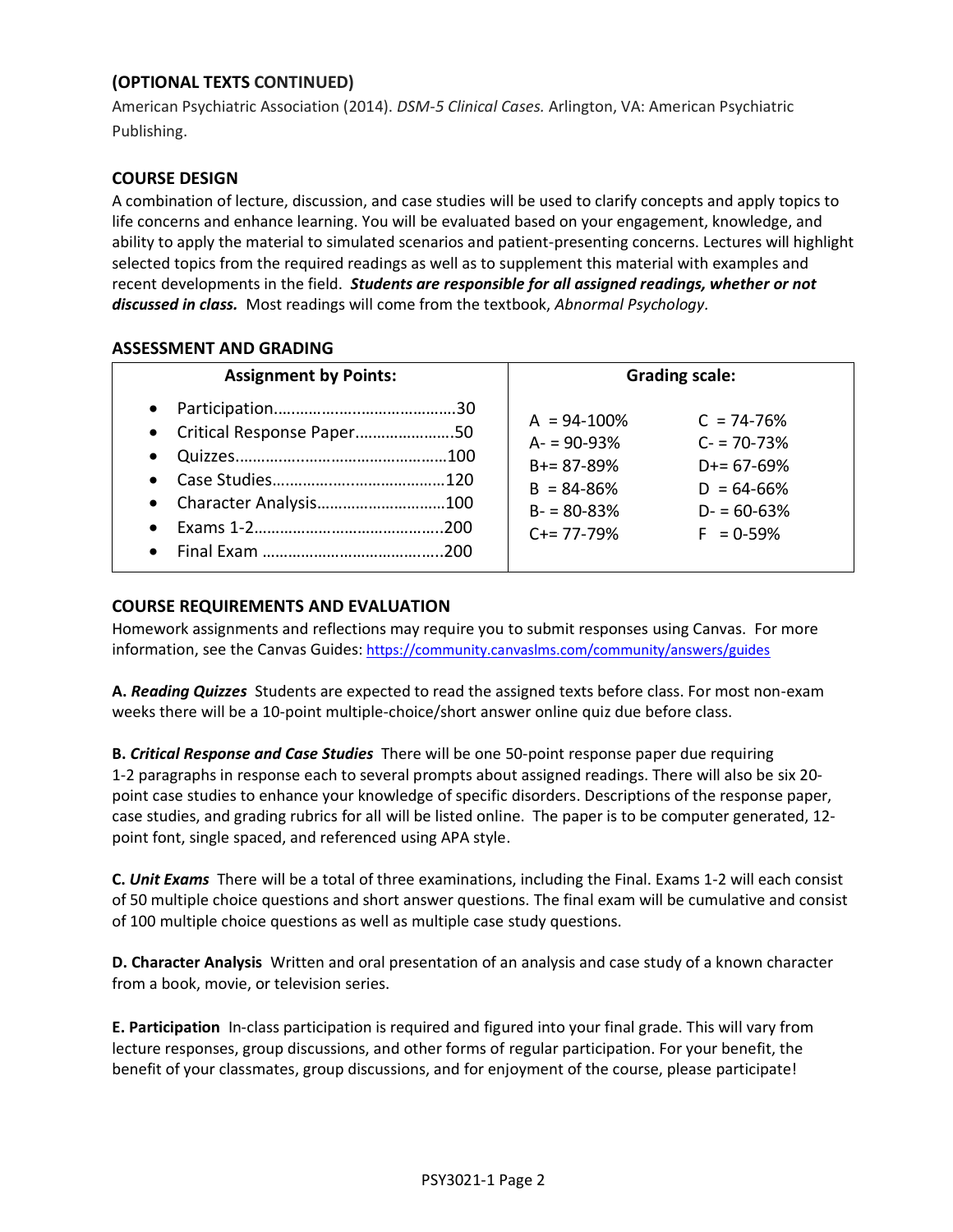## **ATTENDANCE POLICIES AND REPORTING**

#### **Class Absences/Attendance**

It will be difficult to succeed in this course if you do not attend class. If you must miss class, you will not be able to make up the participation points. If you miss turning in an assignment or are unable to take a quiz due to extreme sickness or "excused" absence, it is your responsibility to contact me *before class* to alert me of your absence, and to arrange how you can make-up this quiz or turn in the assignment. *Your quiz, reflection, or case study must be completed/submitted within 5 working days (i.e., due the following Wednesday).* No credit will be given for quizzes or assignments after 5 days, no exceptions**.**

## **PLNU ATTENDANCE POLICY AND REPORTING**

Regular and punctual attendance at all classes is considered essential to optimum academic achievement. If you are absent for more than 10% of class meetings the faculty member can file a written report which may result in de-enrollment. (*That would be after your second unexcused absence in this class.)* If the absences exceed 20%, the student may be de-enrolled without notice until the university drop date, or after that date, receive the appropriate grade for their work and participation. See Academic Policies in the Undergraduate Academic Catalog.

## *What is an "Unexcused" Absence?*

1. "There are no allowed or excused absences except when absences are necessitated by certain University-sponsored activities and are approved in writing by the Provost" (Catalog).

- 2. In addition, I will excuse legitimate illness only with MD note. No exceptions please.
- 3. Routine Medical, Dental, and Mental Health appointments ARE NOT excused absences.

Please notify me, preferably by email, prior to the start of the class you will miss to notify me of an absence (unexcused or excused) that explains the general nature your absence.

#### **PLNU ACADEMIC ACCOMMODATIONS POLICY**

If you have a diagnosed disability, please contact PLNU's Disability Resource Center (DRC) to demonstrate need and to register for accommodation by phone at 619-849-2486 or by email at [DRC@pointloma.edu.](mailto:DRC@pointloma.edu) I will coordinate with the DRC regarding your specific accommodations.

#### **PLNU COPYRIGHT POLICY**

Point Loma Nazarene University, as a non-profit educational institution, is entitled by law to use materials protected by the US Copyright Act for classroom education. Any use of those materials outside the class may violate the law.

#### **PLNU ACADEMIC HONESTY POLICY**

Students should demonstrate academic honesty by doing original and individual work, without the use of unauthorized collaboration or aids (e.g., notes, cheat sheets, or devices), and giving appropriate credit to the ideas or work of others. Academic dishonesty is the act of presenting information, ideas, and/or concepts as one's own when, in reality, they are the results of another person's creativity and effort. A faculty member who believes a situation involving academic dishonesty has appeared to occur may assign a failing grade for that assignment or examination, or, depending on the seriousness of the offense, for the course. Faculty should follow (and students may appeal) using the procedure in the university Catalog. See Academic Policies for definitions of kinds of academic dishonesty and for further policy information.

#### **FINAL EXAM POLICY**

Successful completion of this class requires taking the final examination on its scheduled day. The final examination schedule is posted on the Class Schedules site. No requests for early examinations will be approved, unless an alternative day or method is agreed upon by consensus of the class and the professor.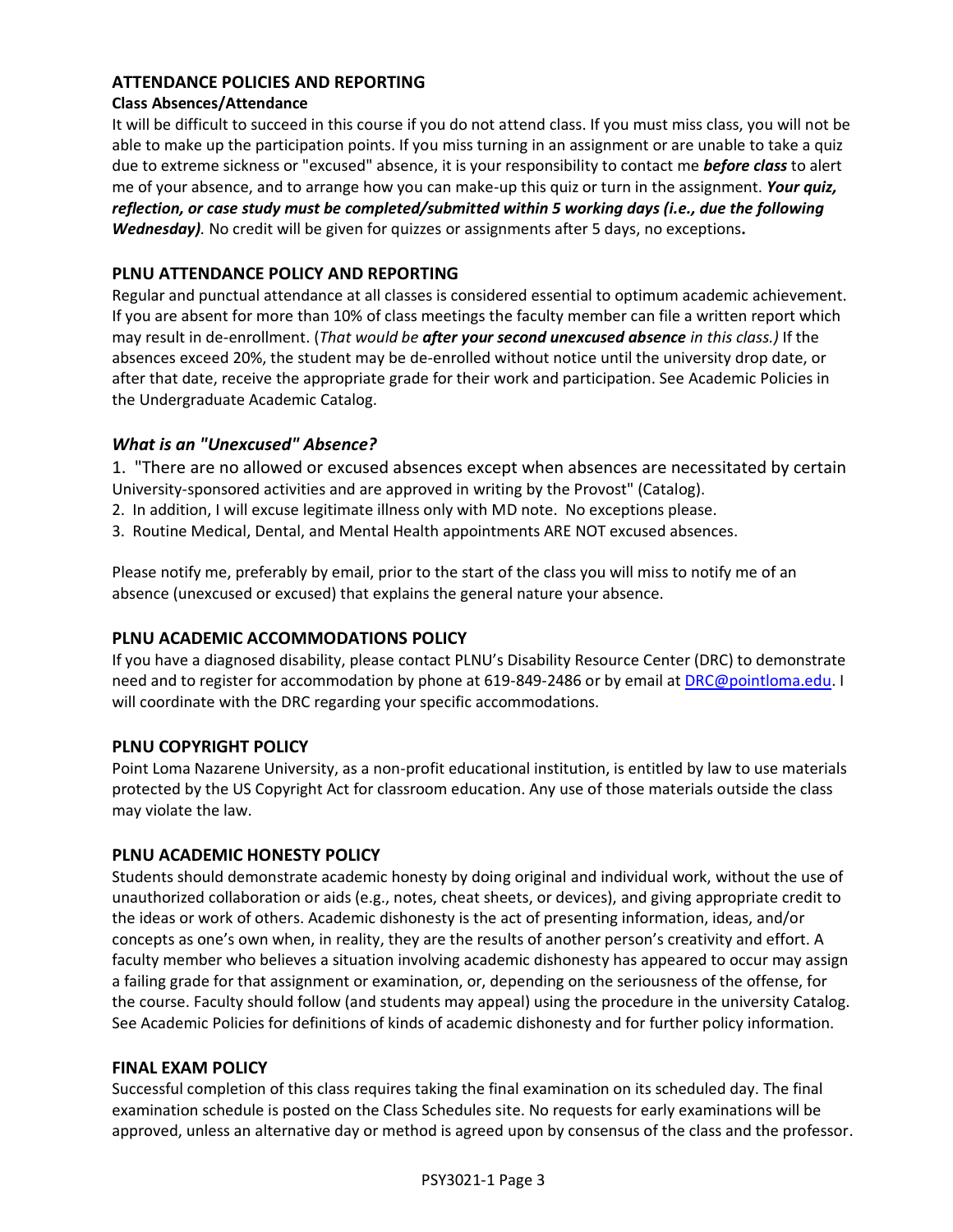## **OFFICE HOURS**

As an adjunct professor, I do not hold official office hours. However, I want you to succeed in this class! If you have any questions about lecture, readings, or discussions, please do not hesitate to contact me or to schedule an appointment with me. Feel free to talk with me after class, during a break, or call or email me to arrange a time to talk by phone. You may also email your available times and a telephone number.

 **Cell phone**: (858) 247-2566 (no calls or texts between 9pm and 7am please)  **E-mail**[: ssalo@pointloma.edu](mailto:ssalo@pointloma.edu)

#### **ELECTRONIC INTERFERENCE**

Based on several research studies, the use of electronics in class (such as laptops and phones) have been demonstrated to impair attention, learning, and retention, and can also distract others around you. Handwriting notes improves synthesis of information (complex learning), increases long-term memory retention and recall, and has been shown to improve your grade by up to half of a letter grade. Therefore, I request that you do not use phones during lecture and group discussion time. If you feel you need to use a laptop, please be considerate of those around you by using them only to reference lecture PowerPoints.

## **COURSE SCHEDULE AND ASSIGNMENTS**

Note: *This syllabus is not a contract. The Professor reserves the right to modify the syllabus to accomplish the learning objectives of the course.*

## **Week 1: Wednesday, January 15th, 2020**

Lecture: *Introduction/Overview of the Course "How to Succeed in this Course"* and *"Abnormal Psychology Past and Present"* 

### **Week 2: Wednesday, January 22nd**

**Assignment due before this class:** Read Textbook Chapters 1 and 2 and take *Online Quiz #1* Lecture: *"Research in Abnormal Psychology" and "Models of Abnormality*"

#### **Week 3: Wednesday, January 29th**

**Assignment due before this class:** Textbook Chapters 3 and 4 and take *Online Quiz #2*  Lecture: "*Clinical Evaluation, Assessment, Case Formulation, Diagnosis, & Treatment"* Example of Case Study

#### **Week 4: Wednesday, February 5th**

**Assignment due before this class:** Textbook Chapters 5 and 6 and take *Online Quiz #3*  Lecture: "*Anxiety, Obsessive-Compulsive, and Related Disorders"* and *"Disorders of Trauma and Stress"*

In Class: Case Study 1 (group discussion)

#### **Week 5: Wednesday, February 12th**

**Assignment due before this class: Textbook Chapters 7 and 8 take** *Online Quiz #4*  Lecture: *"Depressive and Bipolar Disorders and Their Treatments' (Part 1)* In Class: Character Analysis Example, Identify Character for Presentation

#### **Week 6: Wednesday, February 19th**

**Assignment due before this class:** Textbook Chapter 9 and take *Online Quiz #5*  Lecture: *"Treatments for Depressive and Bipolar Disorders" (Part 2)* and *"Suicide"* In Class: Case Study 2 (group discussion)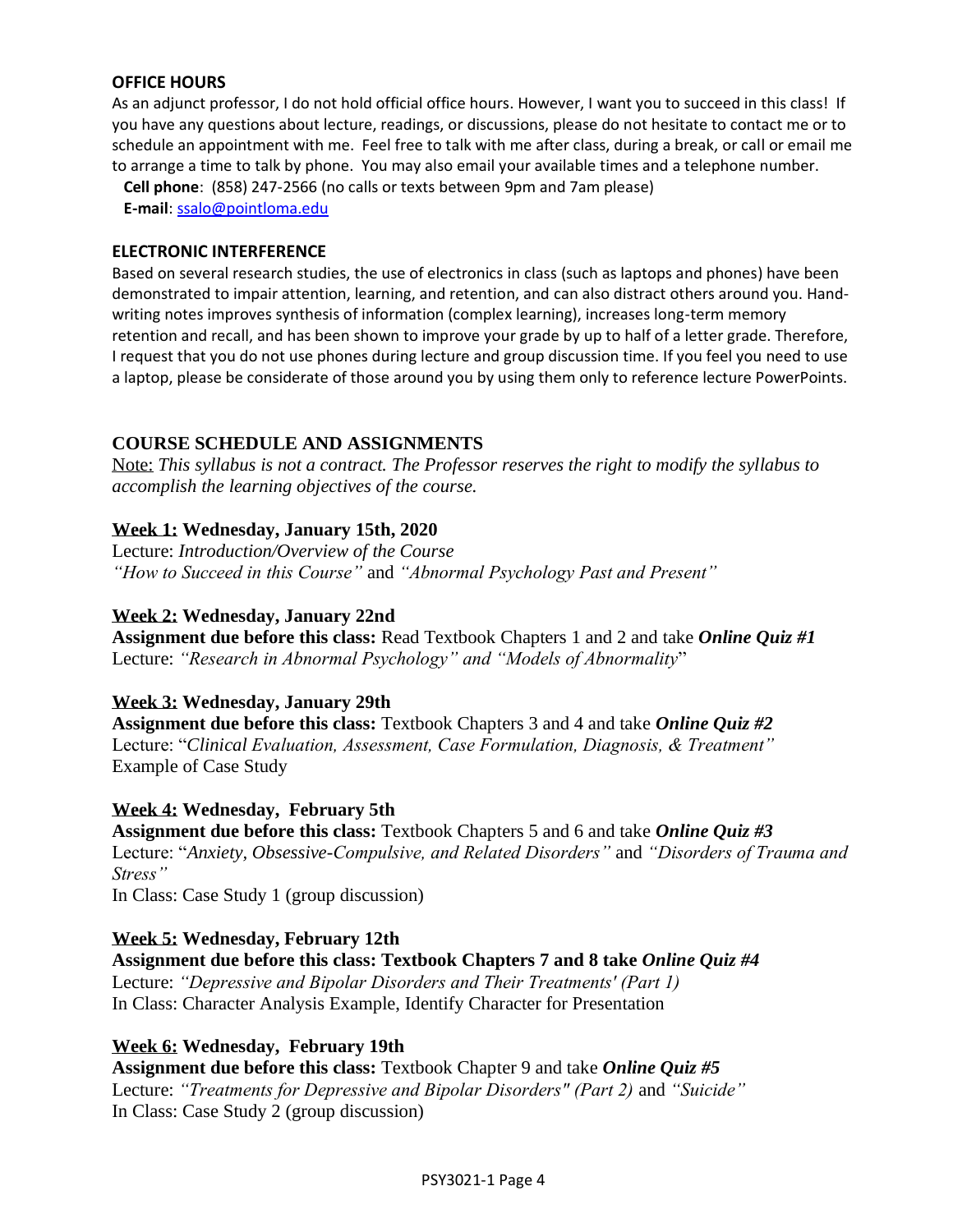# **Week 7: Wednesday, February 26th Assignment due before this class: Review for Exam 1** *Exam I* **(covers Weeks 1-6)** Lecture: *"Disorders Featuring Somatic Symptoms"*

**Week 8: Wednesday, March 4th**

**Assignment due before this class:** Textbook Chapters 10 and 11, and **take** *Online Quiz #6*  Lecture: *"Eating Disorders"* and "*Substance Use and Addictive Disorders"* In Class: Case Study 3 (group discussion)

**Week 9**: **Wednesday, March 11th Spring Break! No Class (Assignments: Read Chapter 12 and Work on Critical Response Paper)**

**Week 10: Wednesday, March 18th**

**Assignment due before this class: Textbook Chapters 12 and 13** *and Critical Response Paper* Lecture**:** *"Sexual Disorders and Gender Variations"*  In Class: **Case Study 4 (group discussion)**

### **Week 11: Wednesday, March 25th**

**Assignment due before this class:** Textbook Chapter 14, and *Online Quiz #7* Lecture**:** *"Schizophrenia, Psychosis, and Related Disorders" and "Treatments" (Part 1)*

## **Week 12: Wednesday, April 1st**

*Assignment due before this class: Textbook Chapters 15 and 16, and Online Quiz #8* Lecture: *"Treatments of Schizophrenia, Psychosis, and Related Disorders"* **In Class: Case Study 5 (group discussion)**

**Week 13: Wednesday, April 8th Assignment due before class: Review for Exam 2** *Exam 2* **(covers Weeks 7-12)** Lecture: "*Personality Disorders"*

#### **Week 14: Wednesday, April 15th**

**Assignment due before this class:** Textbook Chapters 16 and 17 and *Online Quiz #9*  Lecture: "*Life Span Problems: Disorders Common Children, Adolescents, and Among the Elderly" In Class: Case Study 6 (group discussion)*

**Week 15: Wednesday, April 22nd Assignment due before next class:** Textbook Chapters 18 and 19 and *Online Quiz #10* **Assignment due before next class:** *Character Presentations (Group 1)* Lecture: and *"Law, Society, and the Mental Health Profession"*

**Week 16: Wednesday, April 29th Assignment due before next class:** *Character Presentations (Group 2)* Final Review